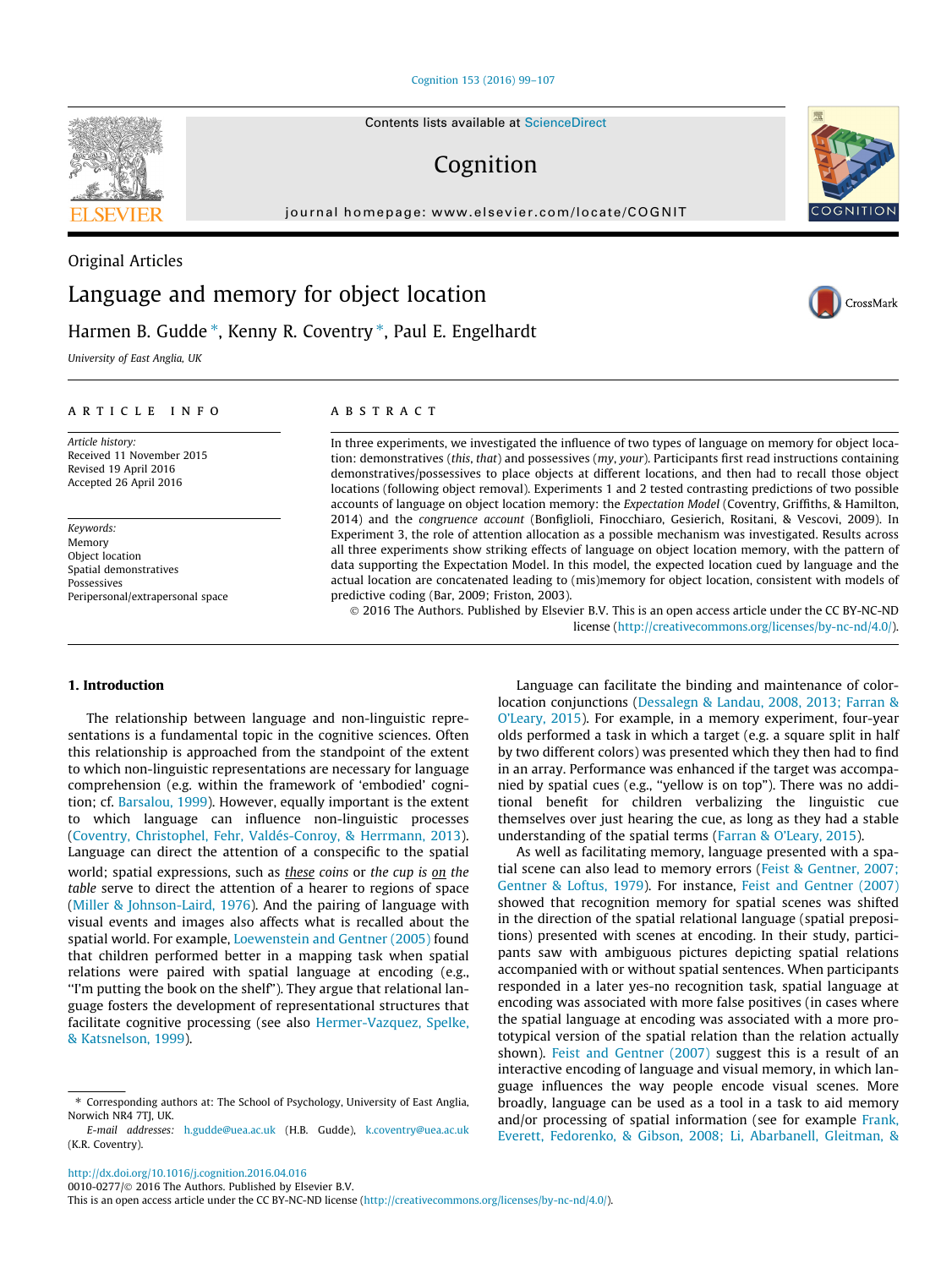<span id="page-1-0"></span>[Papafragou, 2011\)](#page-8-0) consonant with some weaker variants of socalled 'linguistic relativity' (see [Wolff & Holmes, 2011](#page-8-0) for review).

The effects of language on memory are not limited to spatial cognition. It has also been found that presenting possessive pronouns in combination with a memory task enhances response times and memory for objects [\(Shi, Zhou, Han, & Liu, 2011\)](#page-8-0). Shi et al. presented Chinese nouns preceded by a pronoun (my/his). Participants had to scale the presented nouns for likeability and were given a surprise memory test. In the my condition, participants responded faster and showed a better memory performance for the nouns than in the his condition.

Although it has been shown that language can influence memory, it has yet to be demonstrated how it does so. In this paper, our focus is on the (possible) influence of spatial demonstratives and possessives on memory for object location. The continuous nature of object location memory errors affords testing directly between a number of possible mechanisms regarding how language affects memory for object location.

Spatial demonstratives (e.g., this/that) are among the earliest words children learn [\(Diessel, 2006\)](#page-8-0) and have been shown to be associated with discrete zones of peri-personal (near) and extrapersonal (far) perceptual space [\(Coventry, Valdés, Castillo, &](#page-7-0) [Guijarro-Fuentes, 2008; Diessel, 2006; Maes & de Rooij, 2007;](#page-7-0) [Stevens & Zhang, 2013](#page-7-0); cf. [Peeters, Hagoort, & Ozyürek, 2014\)](#page-8-0). However, this distinction is flexible and graded. Near space can be extended or contracted by tool or weight use ([Longo &](#page-8-0) [Lourenco, 2006\)](#page-8-0), and the use of this is similarly extended when participants use a stick to point at objects ([Coventry et al., 2008\)](#page-7-0). In addition to distance, demonstrative choice is also affected by other variables. [Coventry, Griffiths, and Hamilton \(2014\)](#page-7-0) explored the relationship between object knowledge and distance on both demonstrative choice in English and memory for object location. Across seven experiments they found that object familiarity (i.e., familiar versus unfamiliar colored shapes), object ownership (whether the participant owned the object or not) and object visibility (whether the object was covered with an opaque cover or not) all affected demonstrative choice to describe object location and (non-linguistic) memory for object location. For example, unfamiliar objects (low frequency color-shape combinations, such as a viridian nonagon) were misremembered as being further away than they actually were relative to familiar objects (e.g., a red square). In order to account for both the demonstrative choice data and the memory data, [Coventry et al. \(2014\)](#page-7-0) proposed a model of the influence of object knowledge on both measures. In their Expectation Model, memory for object location is a combination of where an object is located and where an object is expected to be located (see Fig. 1a). The expectation of the objects' location is combined with the actual object location (with an associated estimation error) in memory, as follows:

 $M_D = f(D_a, D_{exp}, D_{err})$ 

where M = signed memory error, D = distance,  $_{a}$  = actual,  $_{\rm exp}$  = expected and  $_{\text{err}}$  = estimation error.

[Coventry et al. \(2014\)](#page-7-0) acknowledge that the model may operate at encoding of object location or at retrieval. If the former is the case, it is assumed that an object expected to be in peripersonal space (such as an object owned by the participant), activates peripersonal space as the participant encodes object location, and therefore that the actual representation of location at encoding, and later memory is a concatenation of expectation of where an object is most likely to be located and where it is actually located. The alternative possibility is that the location errors emerge only at retrieval, consistent with effects found in the verbal overshadowing ([Alogna et al., 2014; Schooler & Engstler-Schooler, 1990\)](#page-7-0) and eye-witness testimony literatures ([Loftus, Miller, & Burns, 1978;](#page-8-0) [Loftus & Palmer, 1974; McCloskey & Zaragoza, 1985](#page-8-0)).

[Coventry et al. \(2014\)](#page-7-0) did not examine the influence of language on memory for object location, but by extension, the expectation model makes predictions regarding how language might impact upon memory for location. As this is associated with near space and that with far space, one can assume that the expected distance value associated with that would be greater than the expected value distance associated with this. Combined with the actual distance, the expectation model therefore predicts a main effect of language on memory for object location, with that associated with (mis)memory for objects further away than they actually were compared to this (Fig. 1a). Consistent with earlier studies, an effect of location, in which memory for objects further away is worse than for objects closer by, would be expected.

In contrast to the expectation model, there is a considerable body of work within an 'embodied cognition' framework providing evidence for the importance of congruence/incongruence effects between language and space that makes different predictions from the expectation model. A growing number of studies suggests that participants' performance is affected by congruence/incongruence between language or concepts and space. For example, it has been shown that participants respond more quickly to positively valenced stimuli in a congruent high location than an incongruent low location, and vice versa for negative stimuli (e.g., [Barsalou,](#page-7-0) [2008; Meier & Robinson, 2004](#page-7-0); cf. [Lynott & Coventry, 2014\)](#page-8-0). What one might term a 'congruence account' has been extended to movement planning, whereby movements are prepared based on given language [\(Bonfiglioli, Finocchiaro, Gesierich, Rositani, &](#page-7-0) [Vescovi, 2009;](#page-7-0) see also [Stevens & Zhang, 2013](#page-8-0)). For example, [Bonfiglioli et al. \(2009\)](#page-7-0) required participants to grip an object after listening to an instruction that indicated whether the object was near or far. A significant interaction was found in which performance was better when the descriptive language and space were congruent compared to incongruent situations - reaction times were significantly longer when language was incongruent with space compared to when language and space were congruent. [Bonfiglioli et al. \(2009\)](#page-7-0) therefore concluded that they found



Fig. 1. Predictions from the different models, from left to right: a. Expectation Model, b. Congruence Model, c. Attention Allocation model. On the y-axis the difference between the actual location and the remembered location is presented, a higher value on the y-axis means an object is remembered as being further away than it actually was. In a and b, the six distances from the participant (in cm) used in Experiment 1 and 2 are plotted. In c, the x-axis represents the total possible fixation time (10 s) for participants in Experiment 3. The lines represent the influence of demonstratives (this/that). In c more attention leads to a smaller memory error, and 'this' is predicted to elicit more attention than 'that'.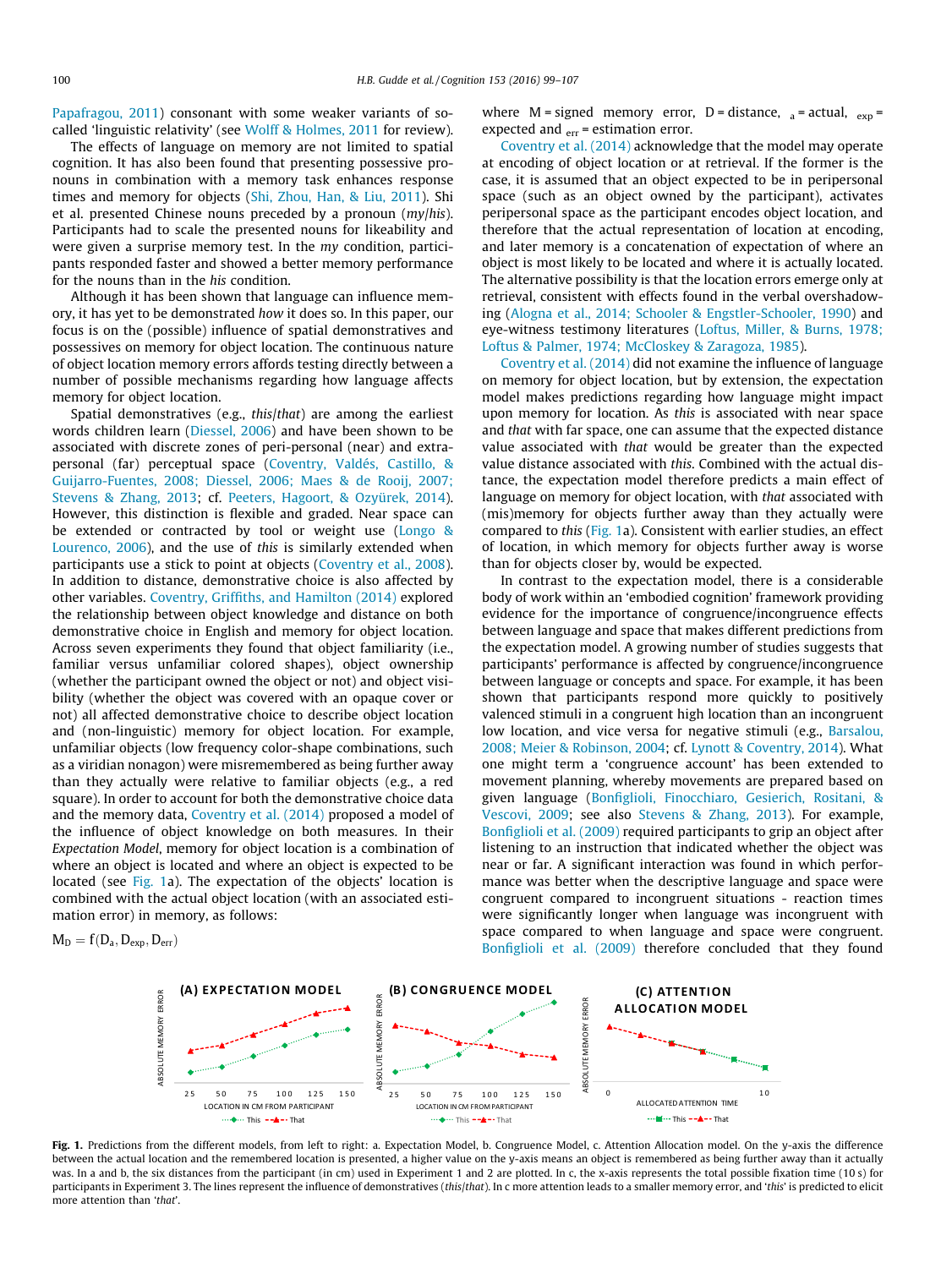interference effects from the used pronouns at the level of movement planning. In line with the Theory of Event-Coding (TEC) ([Hommel, Musseler, Aschersleben, & Prinz, 2001\)](#page-8-0), we extend these findings in the action literature to memory. In the TEC, it is suggested that perception and action share an indistinguishable underlying representational medium. This would entail that, for example, memory and action are based on the same cognitive codes. Therefore, if an effect of interference due to incongruence is found in action planning, it should be found in memory ([Hommel et al., 2001\)](#page-8-0). When we extend the effects of congruence on action to memory for object location, we would therefore predict a similar interaction. Congruence in language and space would be expected to enhance the accuracy of memory for location, with greater errors (without specification of direction) when there is a mismatch between the demonstrative and location, as follows:

$$
M_D = f(D_a, C, D_{err})
$$

where M = signed memory error, D = distance,  $_a$  = actual, C = congruence of language with location and  $_{err}$  = estimation error [\(Fig. 1b](#page-1-0)). This means that when a congruent demonstrative is used to describe an object's location (e.g., this for an object close by, or that for an object further away), memory for object location is expected to be more accurate than when language and situation are incongruent (e.g., that for an object close by, this for an object further away).

Distinct from both the Expectation and Congruence models, the possible effect of language on memory should also be considered in relation to the allocation of attention. A large literature shows that language affects where one looks in a visual scene, for example in terms of fixating particular objects when they are mentioned (e.g., [Allopenna, Magnuson, & Tanenhaus, 1998; Tanenhaus, Spivey-](#page-7-0)[Knowlton, Eberhard, & Sedivy, 1995](#page-7-0)). Building on this earlier work, it is possible that language also affects the amount of time one spends looking at an object. Given that this is associated with proximity to a speaker, one might speculate that participants might look longer at an object at a location when preceded with this compared with that, as visual attention is allocated preferentially to near objects compared to objects further away [\(Garrido-Vásquez](#page-8-0) [& Schubö, 2014\)](#page-8-0). Following evidence that longer looking times are associated with better memory performance (e.g., [Huebner &](#page-8-0) [Gegenfurtner, 2010](#page-8-0)), one might then predict better accuracy of recall for trials preceded with this compared with that. In Experiment 3, we used eye tracking during the encoding phase, to investigate whether differences are driven by attention allocation ([Fig. 1](#page-1-0)c). In summary, the goal of the present studies was to test whether language affects memory for object location, and to elucidate the mechanism involved. Specifically, we aimed to tease apart these three accounts by examining the effects of demonstrative and possessives on memory for object location. The first experiment tested whether spatial demonstratives affected memory for object location with contrasting predictions from two possible models of how language affects memory: congruence vs. expectation. Experiment 2 tests whether the effects found for demonstratives also occur for possessives (my/your) – terms which have also been associated with the peripersonal/extrapersonal space distinction. Experiment 3 tests predictions from the attention allocation model using eye tracking.

## 2. Experiment 1: The influence of demonstratives on spatial memory

This experiment tested whether spatial demonstratives paired with an object at encoding affected memory for object location, with objects placed at varying distances in front of participants on a table and then removed. The main goal was to test between the expectation and congruence models. Critically, the expectation

model predicts a main effect of demonstrative on object location memory and the congruence account predicts an interaction between demonstrative and distance.

### 2.1. Method

#### 2.1.1. Participants

Thirty-six native English speaking students<sup>1</sup> were tested, receiving either course credit or payment for their participation. Stereoacuity was measured using the Randot Stereotest (Stereo Optical Inc. Chicago, USA). Two participants did not have a threshold of at least 40" (arcseconds) and therefore were excluded. Two additional participants were excluded because they had more than 10% incorrect answers in the memory task. This left 32 participants, 9 males and 23 females, with an age range of 18–31 years old  $(M = 20.78, SD = 3.14).$ 

#### 2.1.2. Materials

Six distinguishable, different colored shapes on plastic discs (e.g. yellow triangle/blue heart), 6.5 cm in diameter, were placed at six different locations. The locations were spaced equidistantly along a midline from the participants' edge of a large conference table ( $L = 320$  cm,  $W = 90$  cm), starting at 25 cm from the participant up to 150 cm. The three dots that were closest to the participants were located within peripersonal space, while the remaining three dots were within extra-personal space (confirmed for each participant). The table was covered with a black cloth so that no spatial cues were present.

#### 2.1.3. Procedure and design

Participants were asked to sit as close to the table as was comfortable, to ensure that all participants were approximately the same distance from the objects. Then, they played a 'memory game' as used previously by [Coventry et al. \(2014\);](#page-7-0) participants were told the experiment was testing memory for object location. On each trial, the participant read out an instruction card indicating which object had to be placed on which location. The instructions all had the form: ''Place DEMONSTRATIVE, OBJECT COLOR, OBJECT NAME, on the COLOR dot" (e.g., ''Place this red triangle on the blue dot"). Following the instruction, participants closed their eyes while the experimenter placed the object as instructed. The participant was then given 10 s to view the object and to memorize the object location before the object and the dots were removed and the experimenter went behind a curtain to present an indication stick. Next, the participant verbally instructed the experimenter to match the near edge of the indication stick to the remembered near edge of the object location. Participants were then required to verbally indicate the demonstrative used on the instruction card to ensure they had attended to the instructions (see [Fig. 2](#page-3-0)).

There were two demonstratives (this/that) and a neutral determiner (the), six locations, and six objects. Participants were presented with six practice trials, after which 54 experimental trials were conducted (consisting of 3 trials of every term on every location:  $3 \times 3 \times 6$ ). The indication stick was presented at a distance of 10 cm (counterbalanced to be further or nearer) from the actual location. Within the first 10 trials, there were three filler trials in which the indication stick was presented at a distance of 20 cm from the object location, to prevent the initial placement of the stick becoming a cue for the object location. Every trial in which a participant could not remember the demonstrative was repeated at the end of the experiment (if a participant couldn't remember >10% of the trials s/he was excluded). Also trials in which a participants' estimate of the object location was >25 cm from the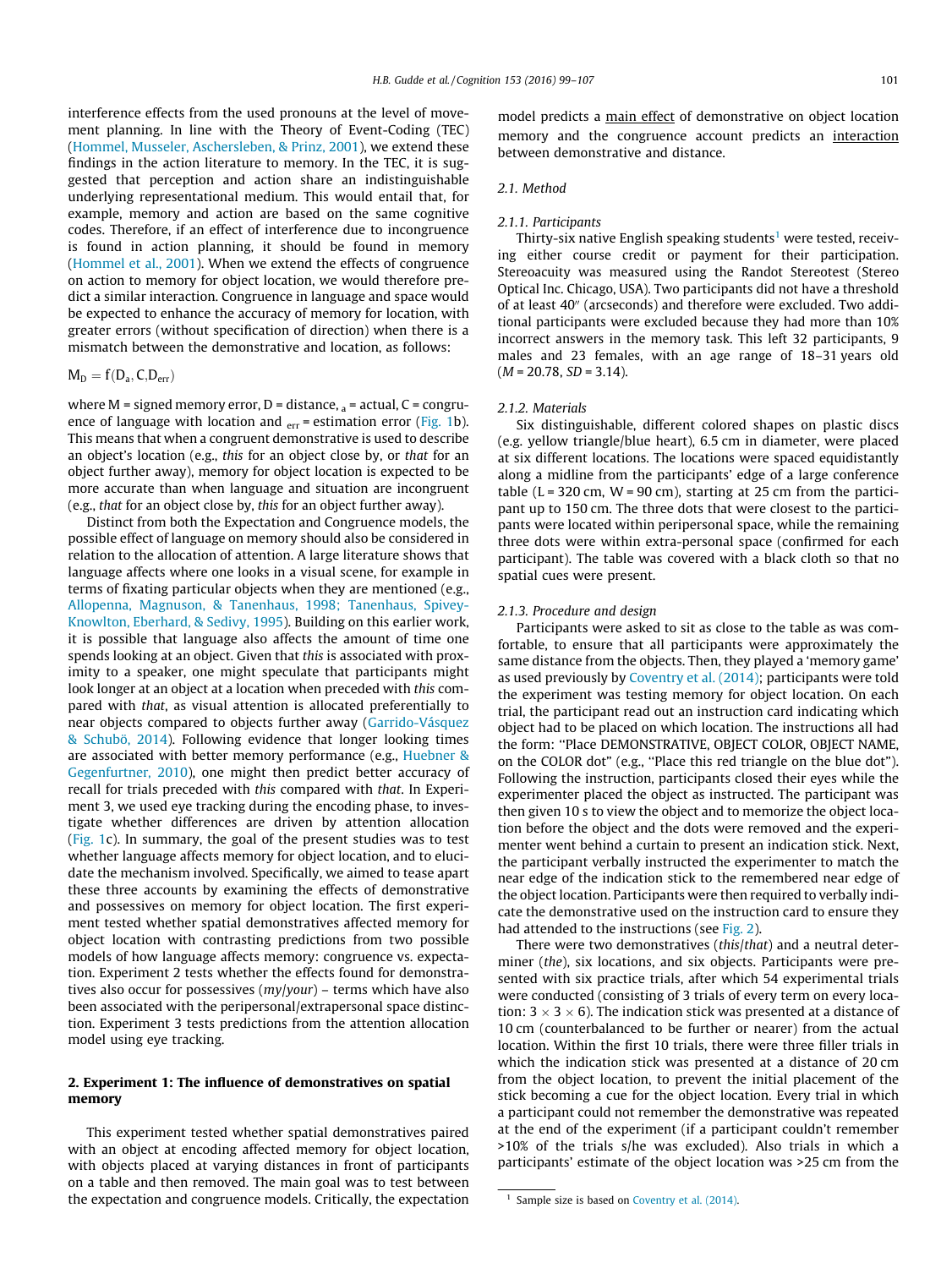<span id="page-3-0"></span>

Fig. 2. In the "memory game", the participant reads out the instruction card, then memorizes the object location and finally instructs the experimenter to move the indication stick so it is aligned with where the edge of the object was.

original location were repeated. If the criterion was not met after repeating, the trial was eliminated. At the end of the experiment, reaching distance was measured for each participant. Every participant could reach only the first three dots. The 'memory game' cover meant that participants were not aware that we were interested in the differences between demonstratives (confirmed during debrief).

#### 2.2. Results and discussion

The memory displacement data – that is, the difference between the recalled distance and the actual distance between the recalled distance and the actual distance measured in centimeters – are displayed in [Fig. 1](#page-1-0) (see also Table 1, supplementary data). Note that a positive value indicates that an object was (mis)remembered as further away than it actually was. A 3  $\times$  6 (demonstrative  $\times$  location) ANOVA was performed on the memory displacements. The assumption of sphericity was violated in both the location and the demonstrative  $\times$  location analyses. We therefore used the Greenhouse-Geisser correction for these analyses. There was a main effect of demonstrative,  $F(2,62) = 6.68$ ,  $MSE = 10.04$ ,  $p < 0.01$ ,  $\eta p^2 = 0.18$ , showing an effect of language on memory for object location: follow up (LSD) tests showed significant differences between locations accompanied by the that  $(M = 2.94, \text{ } SE = 0.42)$  compared to both the this  $(M = 2.01,$  $SE = 0.41$ ) and the the  $(M = 1.84, SE = 0.47)$  conditions (both  $p$ 's < 0.01; see Fig. 3). There was a marginal effect of location,  $F$  $(5,155) = 2.33$ ,  $MSE = 25.49$ ,  $p = 0.08$ ,  $\eta p^2 = 0.07$ , revealing that memory for object location deteriorated with distance, consistent with previous studies. Importantly, there was no interaction between demonstrative and location,  $F(10, 310) = 1.4$ ,  $MSE = 9.13$ ,  $p = 0.21$ ,  $\eta p^2 = 0.04$ . The results therefore support the expectation model rather than the congruence model; this leads to more accurate object location memory than that, irrespective of the congruence between the specific demonstrative and location. We next considered whether the same pattern of results might emerge with a different language manipulation involving possessives.

## 3. Experiment 2: The influence of possessives on spatial memory

Some studies have shown that ownership improves memory for objects ([Cunningham, Turk, Macdonald, & Macrae, 2008; Shi et al.,](#page-7-0)



Fig. 3. Results of Experiment 1, error bars are 95% confidence intervals.

[2011; Turk et al., 2015](#page-7-0)) and influences how people physically interact with objects [\(Constable, Kritikos, & Bayliss, 2011](#page-7-0)). For example, [Cunningham et al. \(2008\)](#page-7-0) had a participant and a confederate sort cards with pictures of shopping items into their own basket or the other person's basket. At the end of the trials participants completed a surprise memory test for the objects depicted on the cards. Participants had more accurate memories for self-owned objects than objects owned by a conspecific.

In another study, specifically targeting memory for object location, [Coventry et al. \(2014\),](#page-7-0) found that object ownership affected memory for object location (and demonstrative choice). Using the memory game paradigm, participants were given a set of coins in payment at the start of the experiment, and the coins placed at different to-be-remembered locations were either those coins or coins owned by the experimenter of the same denominations. Participants misremembered the conspecific's coins as being further away than their own coins.

One of the problems with the ownership studies described above is that they cannot easily distinguish between an effect of the abstract concept of ownership and an effect of the possessives (my/your) used to indicate ownership during task instruction. For example, in the study of [Coventry et al. \(2014\),](#page-7-0) coins were given to participants as participant payment at the start of the task to confer ownership, but language during the task itself involved by necessity the use of possessives (e.g., ''Place your coin on the red dot") in order to disambiguate which coin was to be placed during the task. It is therefore unclear whether the effect of ownership is driven by the language indicating ownership (possessives in all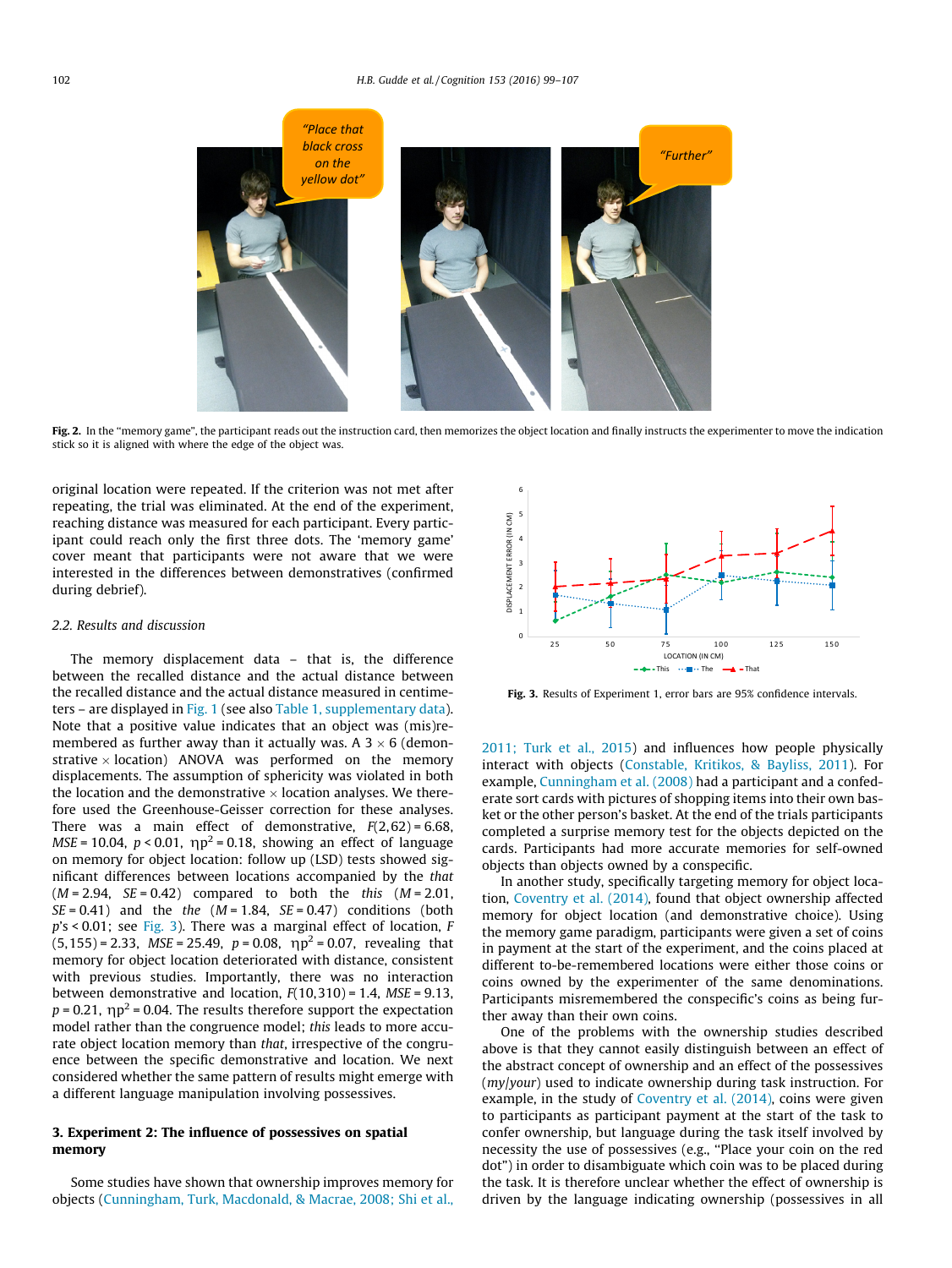cases), the conceptual representation of ownership itself, or a combination of the two. Here we investigated whether possessives have the same influence on memory for object location as did the demonstratives in Experiment 1, whether personal possessives alone are able to drive memory effects, and again, whether the expectation vs. congruence models offer a better account as to how possessives affect memory for object location.

#### 3.1. Method

#### 3.1.1. Participants

Thirty-nine native English speaking participants were tested, as in Experiment 1. Five participants in total were excluded as they did not score above the threshold of  $40^{\circ}$  (N = 2), had more than 10% mistakes in the memory task  $(N = 2)$  or could not reach the 50 cm point  $(N = 1)$ . This left 34 participants, 14 male and 20 female, with an age range of 18–44 years old ( $M = 23.76$ ,  $SD = 4.87$ ).

#### 3.1.2. Procedure and design

The procedure was similar to Experiment 1, with the exception that the demonstratives were replaced with possessives (my, your; the the condition was retained). To allow us to distinguish between an actual ownership effect and a language effect of possessives, participants did not own any of the objects, and all objects were used in all language conditions.

## 3.2. Results and discussion

The memory displacement data are displayed in Fig. 4 (see also Table 1, supplementary data). A 3  $\times$  6 (possessive  $\times$  location) ANOVA was performed on the difference (in centimeters) between the actual position of an object and the memorized position. There was a main effect of possessive,  $F(2,66) = 8.25$ ,  $MSE = 7.62$ ,  $p = 0.001$ ,  $np^2 = 0.2$ , showing that objects in the your condition ( $M = 1.89$ ,  $SE = 0.43$ ) were remembered as being significantly further away than objects in both the my condition  $(M = 0.81, SE = 0.34)$  and the the condition  $(M = 1.11, SE = 0.34)$ , both p's < 0.01; see Fig. 4). A significant effect of location was also found,  $F(5, 165) = 3.47$ ,  $MSE = 18.07$ ,  $p = 0.01$ ,  $\eta p^2 = 0.1$ , showing that accuracy deteriorated as the objects were placed further away. These results are compatible with earlier studies on ownership. However, as all objects were used in all language conditions, there was no actual sense of ownership over any of the objects; the ownership was only marked by the use of possessives. This shows that possessives on their own affect memory for object location.

Additionally there was an interaction between possessive and location,  $F(10,330) = 2.25$ ,  $MSE = 10.37$ ,  $p = 0.03$ ,  $np^2 = 0.06$ . As can be seen in Fig. 4, the interaction pattern is consistent with the expectation model and is not consistent with the congruence account: there is no cross-over between peripersonal and extrapersonal space as would be expected in the congruence account. However, it is the case that the effect of distance does seem to vary as a function of language. To further unpack this, we ran three oneway ANOVAs to test location effects by term, revealing that there was only a reliable peri-personal/extra-personal effect in the your and the conditions ( $p < 0.05$ ). This effect was absent in the my condition ( $p > 0.05$ ; see Fig. 4). This suggests that memory for possessed objects maybe particularly enhanced, overriding any effect of peripersonal versus extrapersonal space.

#### 4. Experiment 3: The influence of attention on spatial memory

So far the results are consistent the expectation account. However, it is important to also consider the possibility that the



Fig. 4. Results of Experiment 2, error-bars are 95% confidence intervals.

results might be driven by the allocation of attention. Visual attention is allocated preferentially to objects nearby, compared to objects further away ([Garrido-Vásquez & Schubö, 2014](#page-8-0)) and longer fixation times lead to better memory performance ([Huebner & Gegenfurtner, 2010](#page-8-0)). Therefore, the predictions of memory error in the Expectation Model and what we have coined an ''Attention Allocation Model" are similar, but differ in underlying mechanism. The Expectation Model predicts that memory for object location is a function of the language used to refer to the object (and the expectation of location associated with that language) combined with the actual object location. The Attention Allocation model suggests that memory for object location is a function of the fixation time and the object location. The results of Experiment 1 could therefore be alternatively explained by the Attention Allocation Model - differences are driven by different fixation times, cued by this versus that, rather than differences in expectation values. In this experiment, we used eye tracking to measure participants' looking time during encoding. That allowed us to measure the time a participant is focused on the object in each language condition to see whether attention might account for the main effect of language reported above.

A second aim of Experiment 3 is to explore the connection between demonstratives and reference frames. As peri-personal space is the area within our grasp, this can be seen as an 'action space' in which objects are mapped onto an egocentric reference frame, compared to extra-personal space which may be mapped onto an allocentric reference frame [\(ter Horst, van Lier, &](#page-8-0) [Steenbergen, 2011\)](#page-8-0). If the language effect that was found in the first two experiments is driven by the expectation raised by the specific use of language, then this expectation may result in different use of reference frames. We explored whether encoding object location onto an egocentric reference frame resulted in more searching behavior along the sagittal line, to encode distance from the participant, compared to encoding onto an allocentric reference frame which could result in more searching behavior along the coronal line (see [Fig. 5\)](#page-5-0). Results could help distinguish between models that predict solely an influence of egocentric representations on spatial memory versus 'two-system' models that predict a parallel egocentric and allocentric representations in object location memory (see [Burgess, 2006](#page-7-0)).

#### 4.1. Method

#### 4.1.1. Participants

Nineteen participants were tested with the same method as in Experiment 1. Three participants were excluded from the analysis as the eye-tracker could not be calibrated. This left 16 suitable participants for the analyses, 5 male and 11 female, with an age range of  $18-22$  (*M* = 19.19, *SD* = 1.17).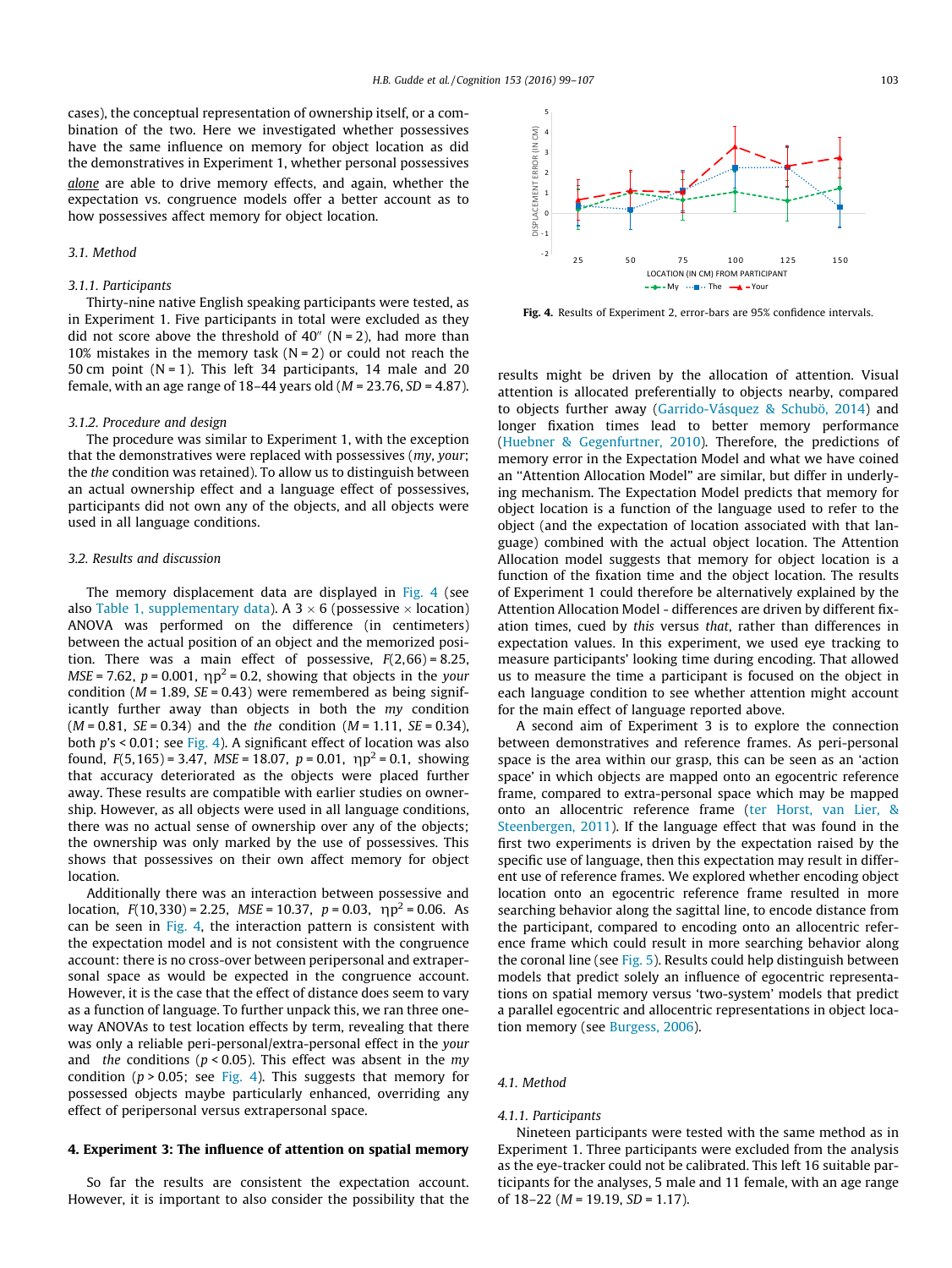<span id="page-5-0"></span>

#### 4.1.2. Procedure and design

The procedure was based on Experiments 1 and 2, but in this experiment, participants wore SMI eye-tracker glasses (30 Hz binocular eye tracking glasses). For this reason, 4 positions were used – two locations in peripersonal space and two in extrapersonal space (the first location was too close for the eye-tracker and the furthest location was not useable because the area of interest was too distorted). Before the experiment started, the glasses were calibrated using marks on the wall. After that, calibration was validated four times throughout the experiment by having participants look at the four different locations on the table. The eye-tracking data were coded using semantic gaze mapping.<sup>2</sup> As the angle from the participant to the object was different for every location, the standard error in calibration of the eye-tracker image was slightly different per location. These distortions had to be accounted for in the semantic gaze mapping. Therefore, the coding was slightly less stringent for further locations compared to closer locations. For the furthest location, any fixation within an area of 6.5 cm (equivalent to the diameter of the object discs) around the object was marked as a fixation on the object. In the nearest location, any fixation within an area of 3.25 cm (half an objects' diameter) was marked as a fixation on the object (see Fig.  $6$ ).<sup>3</sup> The gaze mapping data were used in a 3  $\times$  4 (demonstrative  $\times$  location) design, investigating the differences in total fixation time (ms) on the object.

#### 4.2. Results and discussion

The memory displacement data and the fixation times are displayed in [Figs. 7](#page-6-0) and [8](#page-6-0) (see also Table 1, supplementary data). The memory data were analyzed in a 3  $\times$  4 (demonstrative  $\times$  location) ANOVA. A main effect of demonstrative was found,  $F(2,30)$ = 5.77, MSE = 10.02,  $p < 0.01$ ,  $\eta p^2 = 0.28$ , in which recalled distances for object location in the that condition  $(M = 1.77)$ ,  $SE = 0.68$ ) were significantly further away than those in the this condition ( $M = -0.07$ ,  $SE = 0.79$ ),  $p < 0.05$ . The this condition distances were also significantly closer than in the the condition  $(M = 1.3, SE = 0.59)$ ,  $p < 0.05$  (see [Fig. 7](#page-6-0)). This replicates the result of Experiment 1. There was also a main effect of location,  $F(3,45) = 9.69$ ,  $MSE = 29.77$ ,  $p = 0.001$ ,  $np^2 = 0.39$ , in which



Fig. 5. Coronal and Sagittal plane of searching. The search of the screen, during semantic gaze mapping.

participants' accuracy deteriorated as locations were further away. There was no interaction effect between demonstrative and location,  $F(6,90) = 1.61$ ,  $MSE = 9.26$ ,  $p = 0.15$ ,  $np^2 = 0.1$ , which means that the effect of language was the same across locations.

To see whether the language effects found were driven by a mechanism as hypothesized by the Expectation Model or the Attention Attenuation Model, we next examined the gaze data collected during encoding. A  $3 \times 4$  (demonstrative  $\times$  location) analysis of object fixation time showed no effect of language,  $F(2,30)$ = 0.13,  $MSE = 1974647.31$ ,  $p = 0.81$ ,  $\eta p^2 = 0.009$  ("this"<br> $M = 5175.70$ ,  $SE = 345.44$ ; "that"  $M = 5230.97$ ,  $SE = 257.65$ ; "the"  $M = 5285.14$ ,  $SE = 416.76$ ), suggesting that the language effect is not driven by differences in attention (see [Fig. 8\)](#page-6-0). There was a location effect,  $F(3, 45) = 4.66$ ,  $MSE = 1997163.36$ ,  $p < 0.01$ ,  $np^2 = 0.24$ , showing that participants fixated longer on locations further away. However, this location effect could be due to the differences in coding caused by distance, as explained above. There was no interaction effect between demonstrative  $\times$  location,  $F(6,90) = 0.62$  $MSE = 1442394.41$ ,  $p = 0.71$ ,  $np^2 = 0.04$ .

In a second analysis, we explored the connection between demonstratives and reference frames, and specifically to test whether people use different coordinate systems to remember object locations, based on spatial language. Fixations were coded as sagittal searching behavior, if a sequence of two or more fixations fell within a range on either side (left/right) of the white location stick, the range being 3.25 cm from the sides for the closest location and 6.5 cm from the furthest location. These distances were based on the size of an object on the respective location as represented on the screen (the actual objects had a diameter of 6.5 cm). Fixations were coded as searching behavior along the coronal line if a sequence of two or more fixations fell within a range above or below the object location. The range was half an objects' size for the closest location and one objects' size for the furthest location along the coronal plane. Fixations coded as fixations on the actual object were excluded from this analysis, so no fixation was used twice. After this coding, a ratio of fixations was calculated (coronal/(sagittal + coronal)) (see [Fig. 7\)](#page-6-0). A  $3 \times 4$ (demonstrative  $\times$  location) ANOVA was performed. There was no main effect for demonstrative,  $F(2,30) = 0.15$ ,  $MSE = 0.05$ ,  $p = 0.86$ ,  $np^2 = 0.01$ ; "this"  $M = 0.42$ ,  $SE = 0.07$ ; "that"  $M = 0.4$ ,  $SE = 0.09$ ; "the"  $M = 0.42$ ,  $SE = 0.08$ , nor location,  $F(3,45) = 0.2.25$ ,  $MSE = 0.16$ ,  $p = 0.13$ ,  $\eta p^2 = 0.13$ , nor an interaction with distance,  $F(6,90)$ = 0.78, MSE = 0.05,  $p = 0.59$ ,  $\eta p^2 = 0.05$ , suggesting that the language effect was not caused by differences in search-behavior. Based on these data, we cannot distinguish between different models for the use of reference frames in memory for object location.

<sup>&</sup>lt;sup>2</sup> This involves the manual coding of video-based eye-tracking data, by which fixations are coded on a gaze map.

<sup>&</sup>lt;sup>3</sup> Although the coding was adjusted for the different distances, this does not detract from the results as the adjustments were conducted across the different language conditions.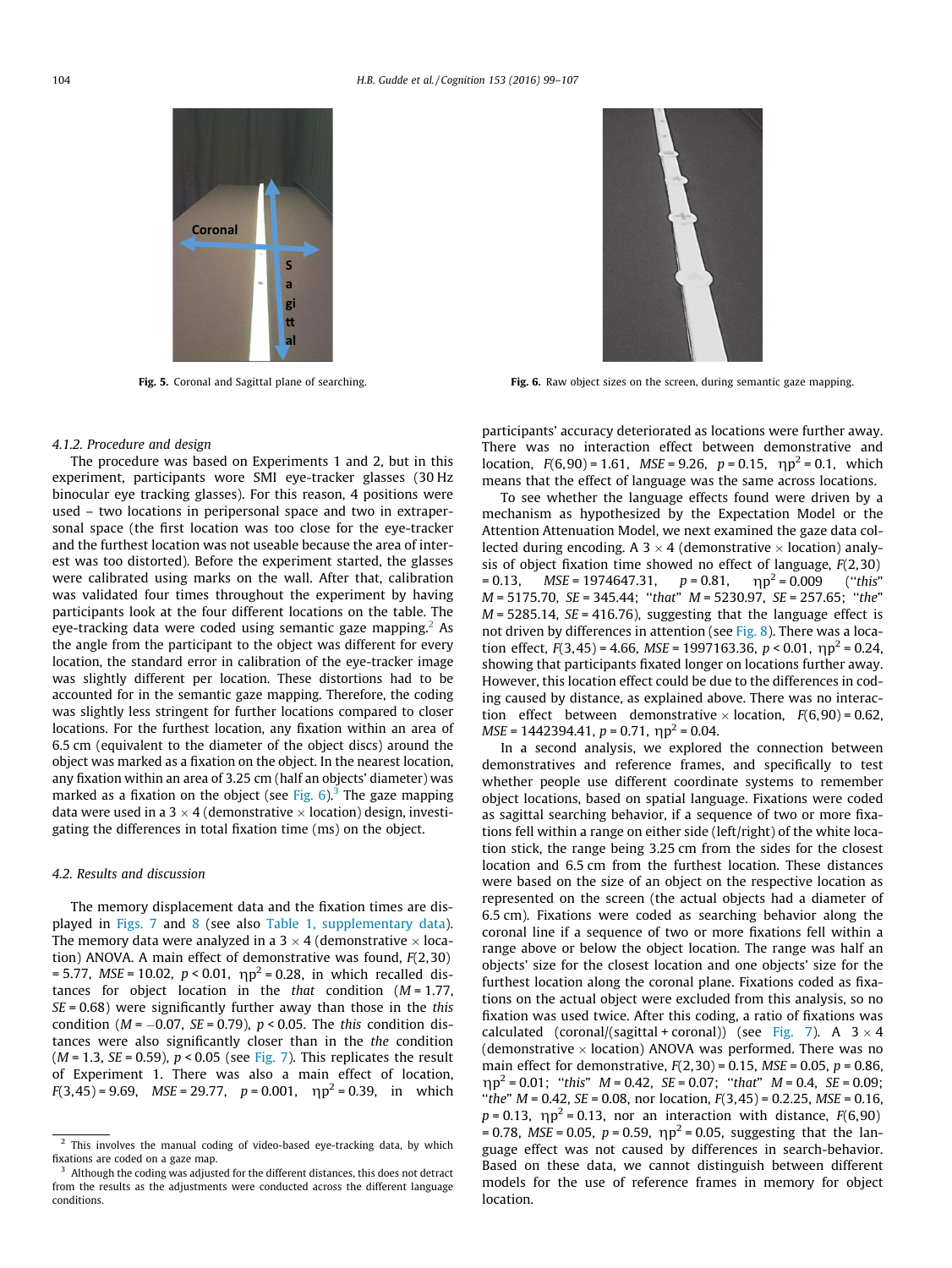<span id="page-6-0"></span>

Fig. 7. Behavioral data of Experiment 3, error-bars are 95% confidence intervals.



Fig. 8. Gaze data from Experiment 3, fixation time on the objects in the respective language condition at the respective locations averaged per trial (in ms). Error-bars are 95% confidence intervals.

#### 5. General discussion

The results of all three experiments show that language affects memory for object location, with main effects of language in all three studies. The use of both demonstratives (Experiment 1 and 3) and possessives (Experiment 2) affects memory for object location. These results are consistent with previous studies showing an influence of language on memory for spatial relations ([Feist &](#page-8-0) [Gentner, 2007; Loewenstein & Gentner, 2005](#page-8-0)), and also with the effects of object knowledge on object location memory reported by [Coventry et al. \(2014\).](#page-7-0) We have found robust effects of language on object location memory together with an effect of distance on memory for object location. We first consider explanations for these results prior to implications for theories of language and memory more generally.

Three possible accounts of the influence of language on object location memory were set out prior to designing the present series of experiments: the expectation account, the congruence account, and an attention allocation model. The difference between the expectation and congruence models is the prediction of an interaction in the latter, and a main effect of language without an interaction in the former. The expectation model, proposed by [Coventry](#page-7-0) [et al. \(2014\),](#page-7-0) to explain object knowledge effects on memory, maintains that language elicits an expectation about an objects' location which is concatenated with actual object location, leading to the prediction that the language effect should be the same for objects in near space and far space. In contrast, the congruence account predicts that memory should be better for trials in which language is congruent with the object location, predicting an interaction between language and location; congruent trials (where this/that are respectively combined with near/far space) should be remembered better than incongruent trials (in which this/that are respectively combined with far/near space). In Experiments 1 and 3, there was no interaction, supporting the expectation account. In Experiment 2 (possessives), there was an interaction, but this effect was driven by the absence of a location effect for the *my* condition and not by congruence/incongruence contrasts. Thus, as a whole, results of the current experiments all support the expectation model.

Experiment 3 tested the third possibility that different types of language might result in different amounts of attention being paid to objects/locations, with associated differences in memory performance. Put simply, the longer one spends looking at an object, the better one's memory for object location. The eye tracking data from this experiment revealed no differences in viewing time as a function of demonstrative. Also, participants did not present different searching behavior based on different demonstratives, allowing us to rule out the attention allocation model.

Given that the results support the expectation model, there are three keys issues that merit discussion. First, we can consider the relationship between the expectation model and memory models more broadly. Memory for object location is often taken to involve memory for the location in which an object is positioned, memory for the object itself, and a binding between object location and object (see for example [Postma & De Haan, 1996](#page-8-0)). Previously, [Coventry et al. \(2014\)](#page-7-0), finding effects of object knowledge on memory for object location, argued against memory models that prior-itize object location over object knowledge (e.g. the model of [Jiang,](#page-8-0) [Olson, & Chun, 2000,](#page-8-0) who argued that location may act as an anchor to which object properties are attached). However, the effects of language on memory for object location and the previous effects of object knowledge reported are consistent with variants of object file theory ([Kahneman & Treisman, 1984\)](#page-8-0), in which object location is one of the features integrated in the file. Location features appear not to be bound to an absolute location but are defined relative to an abstract representation, which leads to memory errors (see [Hollingworth & Rasmussen, 2010; Pertzov, Dong,](#page-8-0) [Peich, & Husain, 2012](#page-8-0)). This focus on relative location can explain how spatial language can cue memory for object location, via the expectation of the objects' location relative to the speaker or another object. [Wang and Spelke \(2002\)](#page-8-0) suggested that the human representational system depends in some way on language, by which humans can go beyond the limits of orientation systems as found in animals. This influence of language skills may facilitate more flexible problem solving ([Hermer-Vazquez, Moffet, &](#page-8-0) [Munkholm, 2001](#page-8-0)). One can speculate that the advantage is that such a relative, dynamic system enables us to mentally process arrays in different contexts (e.g. a desk or the universe), using the same language and concepts.

Second, one needs to unpack in more detail how the expectation model works, and in particular, how the expectation values form and how they combine with the actual distance information available. [Coventry et al. \(2014\)](#page-7-0) do not offer detail regarding this, but they assume that the expectation model works via the prediction of object location as a product of the history and context of past bindings between language, objects and location. For example, objects owned by people are more likely to be near people than equivalent objects owned by someone else. This likelihood is then used to predict future encounters with objects: if an object is owned, one would anticipate the object is nearer than if one does not own the object. This anticipation works similarly for the visibility and familiarity parameters [Coventry et al. \(2014\)](#page-7-0) identified. Respectively, visible objects are usually closer than objects one cannot see, and familiar objects are more likely to be near us than unfamiliar objects. This anticipation-mechanism could be accommodated by correlational learning (see [Pulvermüller, 2012\)](#page-8-0) - the process in which neurons that fire together strengthen their connections and become more tightly associated (also known as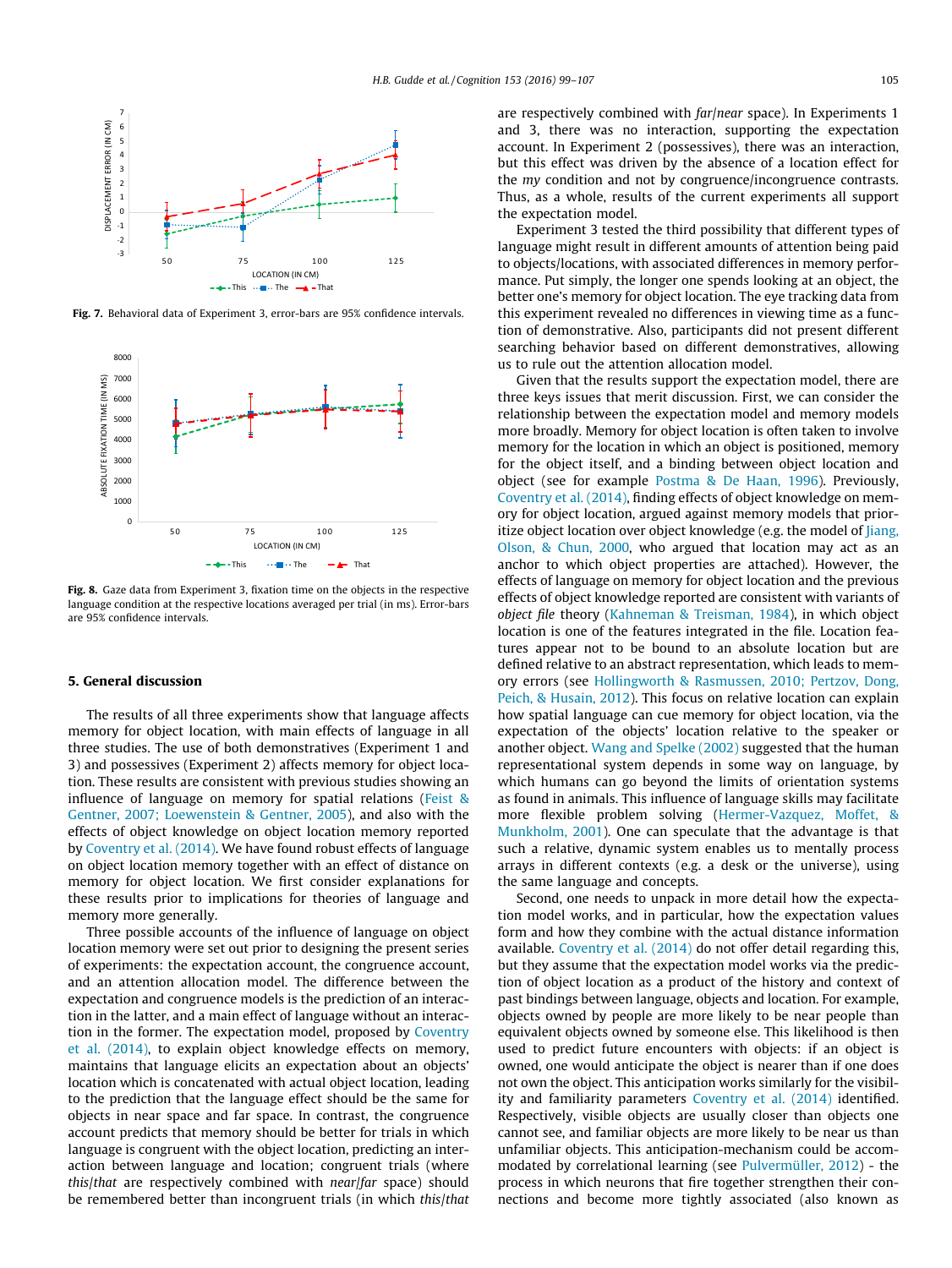<span id="page-7-0"></span>potentiation), and such a mechanism has been implicated not only in mapping language to perception (Coventry et al., 2013), but also how one learns how words co-occur to form meaningful language structures during language learning [\(Saffran, 2002; Saffran, Aslin, &](#page-8-0) [Newport, 1996](#page-8-0)).

The Expectation Model can also be extended outside spatial language, both in cases where language is explicit during a task (as in our studies), but also in cases where language may not be explicit, but may nevertheless affect non-linguistic performance. For example evidence from color perception (Bruner, Postman, & Rodrigues, 1951; Delk & Fillenbaum, 1965) has shown similar effects of the influence of object knowledge on memory. Object knowledge influences categorization of objects, so that participants judge objects within a category to have a more similar hue than objects between categories. For example, in an array of letters and numbers, participants judged symbols within a respective category to be more similar in color than between categories, even if the two, between categories, target symbols were identically colored ([Goldstone,](#page-8-0) [1995\)](#page-8-0). In another series of studies, it was shown that color memory and color perception judgements are influenced by the characteristic color of an object and these object knowledge effects were stronger in objects with a high color diagnosticity (e.g. yellow for a banana) than in objects with low color diagnosticity (yellow for a lamp) (Belli, 1988; Bruner et al., 1951; Hansen, Olkkonen, Walter, & Gegenfurtner, 2006; Tanaka & Presnell, 1999). These 'top down' effects on color perception are consistent with the idea that knowledge of expected hue combines with actual hue information leading to categorization errors. Such an account merits further testing in this domain.

More broadly the Expectation Model is consistent with models of predictive coding (Clark, 2013; Friston, 2005). Clark (2013) suggests that people use prediction to minimize energy costs (the freeenergy principle, [Friston, 2009](#page-8-0)). In this model, the brain receives input from the perceptual system and uses existing knowledge to predict or anticipate the new state of the world based on that perceptual input (Clark, 2013; Friston, 2003). The brain prepares a response based on this prediction and only needs to process the error signal, the difference between the prediction and the updated visual input, once the new state of the world emerges. This means that instead of processing or 'creating' a full response, the brain only needs to adjust the predicted response to be appropriate to the actual input. In the Expectation Model, the prediction is based upon learned associations between language, objects, and locations (for example via statistical/correlational learning), these associations can then reduce the work needed to process continually changing object location bindings on a moment to moment basis.

A third issue that needs discussion is whether the effects of language operate at the level of encoding or retrieval. One possibility is that this, for example, actually activates peripersonal space more when looking at an object than that, and therefore that the memory differences are a direct result of differences in peripersonal space activation during encoding. Such a view is consistent with recent models of perception (e.g., Bar, 2009) that incorporate top-down predictions from memory as a mechanism during the act of perceiving. Alternatively, it is possible that the influence of language only occurs at retrieval, with remembered distances migrating in the direction of the remembered demonstrative/possessive. In order to test between these alternatives, it is possible to run neuroimaging studies to measure the degree of peripersonal space activation while viewing objects under different object knowledge and/or language conditions (see Coventry et al., 2014 for discussion). A second way one can get at this issue relates to memory decay: if the influence of language operates at retrieval, then the longer the time interval the greater the effects of language there should be. We are currently exploring these possibilities.

In summary, we found a main effect of language (demonstratives and possessives) on memory for object location across experiments. We teased apart the predictions of three different models explaining this mechanism: the Expectation model, the Congruence model, and the Attention allocation model. Overall, results favored the Expectation model, suggesting that the expected location of an object – cued by language (e.g., this for referents close by; that for referents further away) – and the actual location are combined, leading to (mis)memory for object location.

#### Acknowledgments

All authors have no competing interests nor conflict of interests to declare. This project has received funding from the European Union's Seventh Framework Programme for research, technological development, and demonstration under grant agreement no. 316748.

#### Appendix A. Supplementary material

Supplementary data associated with this article can be found, in the online version, at [http://dx.doi.org/10.1016/j.cognition.2016.](http://dx.doi.org/10.1016/j.cognition.2016.04.016) [04.016](http://dx.doi.org/10.1016/j.cognition.2016.04.016).

## References

- Allopenna, P. D., Magnuson, J. S., & Tanenhaus, M. K. (1998). Tracking the time course of spoken word recognition using eye movements: Evidence for continuous mapping models. Journal of Memory and Language, 38(4), 419–439. <http://dx.doi.org/10.1006/jmla.1997.2558>.
- Alogna, V., Attaya, M., Aucoin, P., Bahnik, S., Birch, S., Birt, A., & Zwaan, R. (2014). Registered replication report: Schooler and Engstler-Schooler (1990). Perspectives on Psychological Science, 9(5), 556–578. [http://dx.doi.org/10.1177/](http://dx.doi.org/10.1177/1745691614545653) [1745691614545653.](http://dx.doi.org/10.1177/1745691614545653)
- Bar, M. (2009). The proactive brain: Memory for predictions. Philosophical Transactions of the Royal Society of London. Series B, Biological Sciences, 364 (1521), 1235–1243. <http://dx.doi.org/10.1098/rstb.2008.0310>.
- Barsalou, L. W. (1999). Perceptual symbol systems. Behavioral and Brain Sciences, 22 (04), 577–660. [http://dx.doi.org/10.1017/S0140525X99002149.](http://dx.doi.org/10.1017/S0140525X99002149)
- Barsalou, L. W. (2008). Grounded cognition. Annual Review of Psychology, 59, 617–645. [http://dx.doi.org/10.1146/annurev.psych.59.103006.093639.](http://dx.doi.org/10.1146/annurev.psych.59.103006.093639)
- Belli, R. F. (1988). Color blend retrievals: Compromise memories or deliberate compromise responses? Memory & Cognition, 16(4), 314–326. [http://dx.doi.org/](http://dx.doi.org/10.3758/BF03197042) [10.3758/BF03197042](http://dx.doi.org/10.3758/BF03197042).
- Bonfiglioli, C., Finocchiaro, C., Gesierich, B., Rositani, F., & Vescovi, M. (2009). A kinematic approach to the conceptual representations of this and that. Cognition, 111(2), 270–274. [http://dx.doi.org/10.1016/j.cognition.2009.01.006.](http://dx.doi.org/10.1016/j.cognition.2009.01.006)
- Bruner, J. S., Postman, L., & Rodrigues, J. (1951). Expectation and the perception of color. The American Journal of Psychology, 64(2), 216. [http://dx.doi.org/10.2307/](http://dx.doi.org/10.2307/1418668) [1418668](http://dx.doi.org/10.2307/1418668).
- Burgess, N. (2006). Spatial memory: How egocentric and allocentric combine. Trends in Cognitive Sciences, 10(12), 551–557. [http://dx.doi.org/10.1016/j.](http://dx.doi.org/10.1016/j.tics.2006.10.005) [tics.2006.10.005.](http://dx.doi.org/10.1016/j.tics.2006.10.005)
- Clark, A. (2013). Whatever next? Predictive brains, situated agents, and the future of cognitive science. The Behavioral and Brain Sciences, 36(3), 181-204. [http://dx.](http://dx.doi.org/10.1017/S0140525X12000477) [doi.org/10.1017/S0140525X12000477](http://dx.doi.org/10.1017/S0140525X12000477).
- Constable, M. D., Kritikos, A., & Bayliss, A. P. (2011). Grasping the concept of personal property. Cognition, 119(3), 430–437. [http://dx.doi.org/10.1016/j.](http://dx.doi.org/10.1016/j.cognition.2011.02.007) [cognition.2011.02.007.](http://dx.doi.org/10.1016/j.cognition.2011.02.007)
- Coventry, K. R., Christophel, T. B., Fehr, T., Valdés-Conroy, B., & Herrmann, M. (2013). Multiple routes to mental animation: Language and functional relations drive motion processing for static images. Psychological Science, 24(8), 1379–1388. <http://dx.doi.org/10.1177/0956797612469209>.
- Coventry, K. R., Griffiths, D., & Hamilton, C. J. (2014). Spatial demonstratives and perceptual space: Describing and remembering object location. Cognitive Psychology, 69, 46–70. [http://dx.doi.org/10.1016/j.cogpsych.2013.12.001.](http://dx.doi.org/10.1016/j.cogpsych.2013.12.001)
- Coventry, K. R., Valdés, B., Castillo, A., & Guijarro-Fuentes, P. (2008). Language within your reach: Near-far perceptual space and spatial demonstratives. Cognition, 108(3), 889–895. [http://dx.doi.org/10.1016/j.cognition.2008.06.010.](http://dx.doi.org/10.1016/j.cognition.2008.06.010)
- Cunningham, S. J., Turk, D. J., Macdonald, L. M., & Neil Macrae, C. (2008). Yours or mine? Ownership and memory. Consciousness and Cognition, 17(1), 312–318. [http://dx.doi.org/10.1016/j.concog.2007.04.003.](http://dx.doi.org/10.1016/j.concog.2007.04.003)
- Delk, J. L., & Fillenbaum, S. (1965). Differences in perceived color as a function of characteristic color. The American Journal of Psychology, 78(2), 290. [http://dx.doi.](http://dx.doi.org/10.2307/1420503) [org/10.2307/1420503](http://dx.doi.org/10.2307/1420503).
- Dessalegn, B., & Landau, B. (2008). More than meets the eye: The role of language in binding and maintaining feature conjunctions. Psychological Science, 19(2), 189–195. [http://dx.doi.org/10.1111/j.1467-9280.2008.02066.x.](http://dx.doi.org/10.1111/j.1467-9280.2008.02066.x)